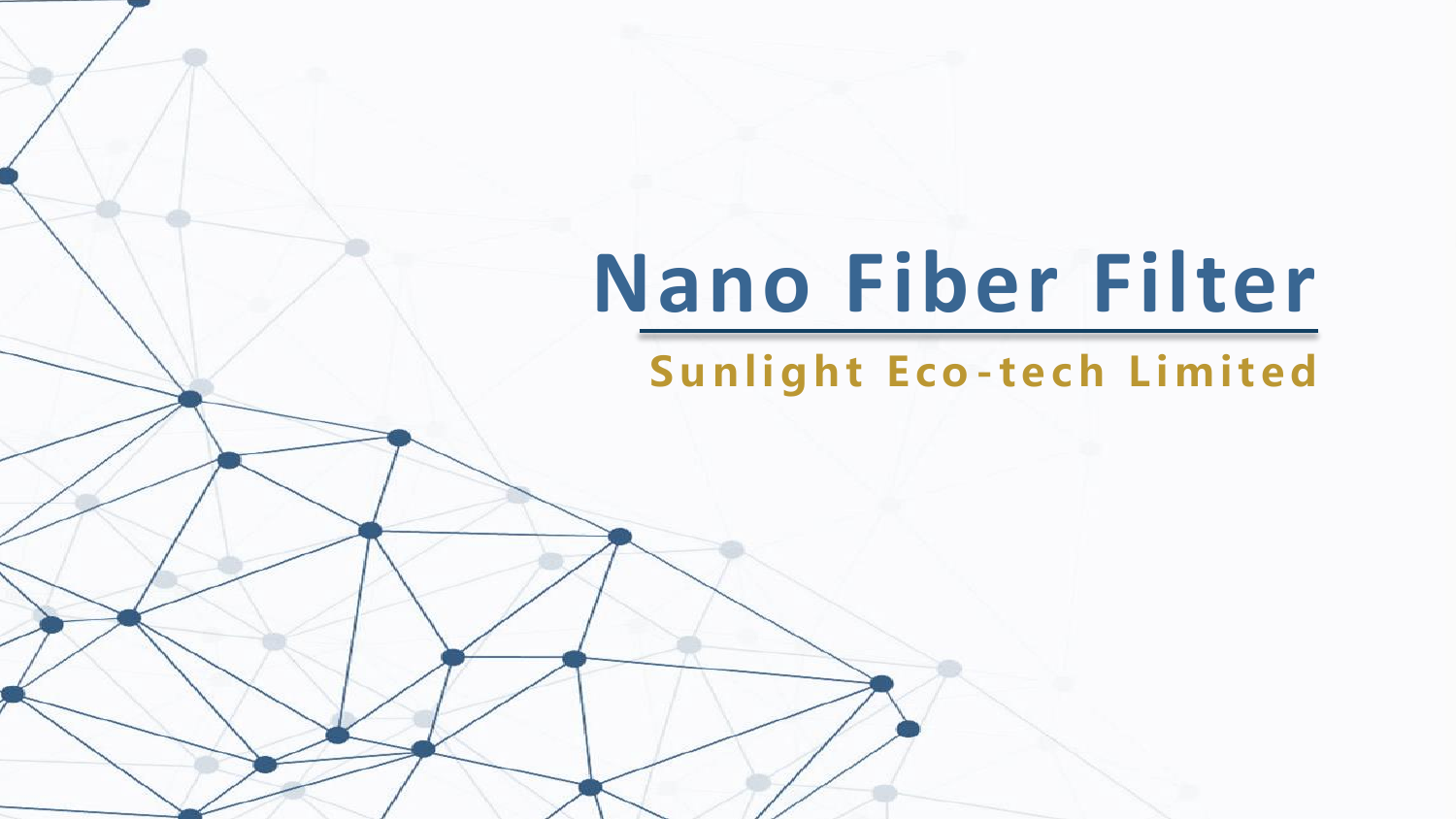### **EXP Nano Fiber Filter <b>And Accept State And Accept** West State of the Second State of the Second State of the Second State of the Second State of the Second State of the Second State of the Second State of the Second Stat





納米纖維膜是一種用納米尺度的纖維編織成的膜。具有穩定的孔徑,高孔隙率,高比表面積等優點。可用於 污染物的快速過濾。

Nanofibrous membranes are fabricated by nanoscale fibers, which endows them with stable pore size, high porosity and high surface area for rapid contaminants removal.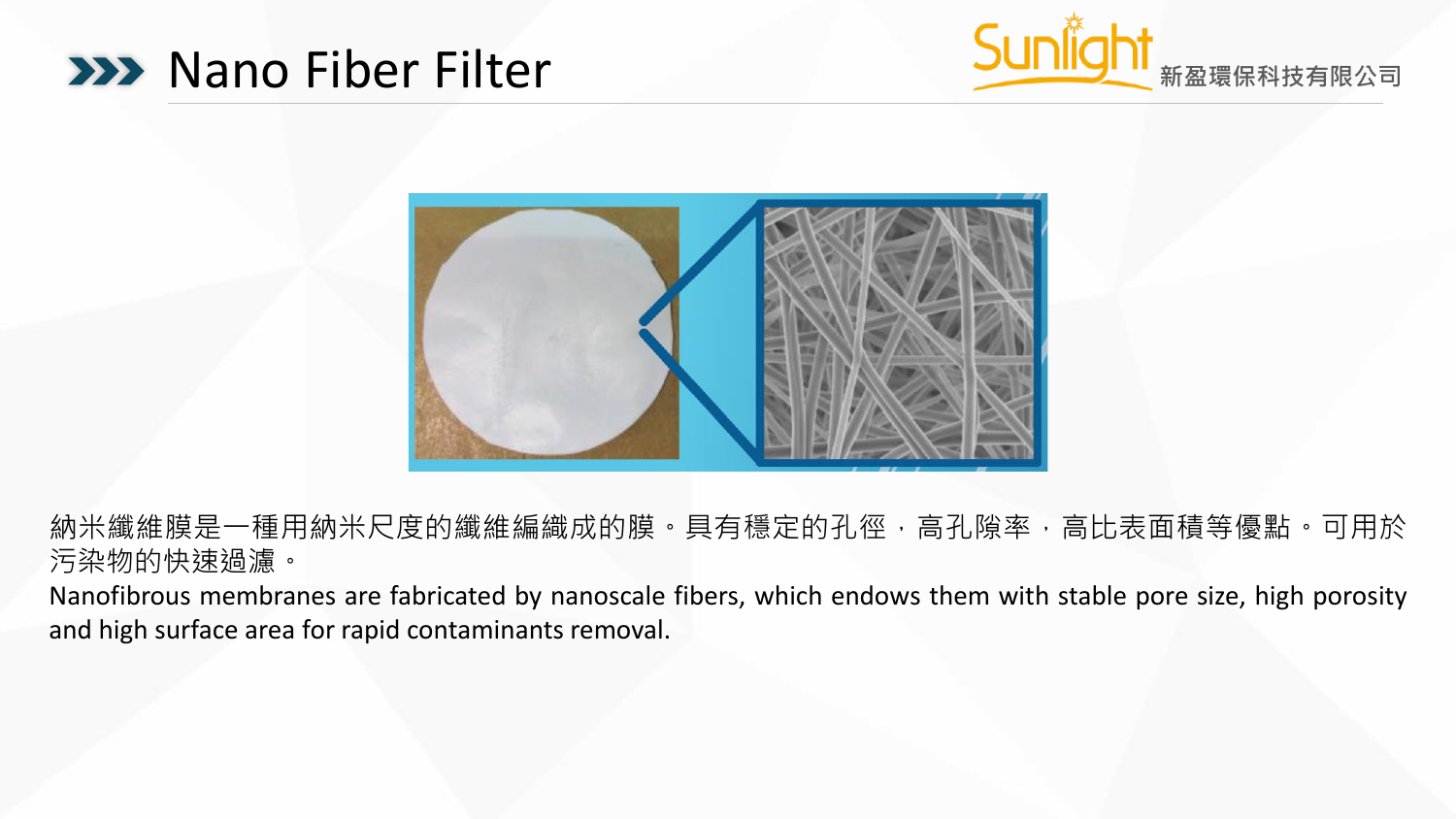## **XXX** Nano Fiber Filter



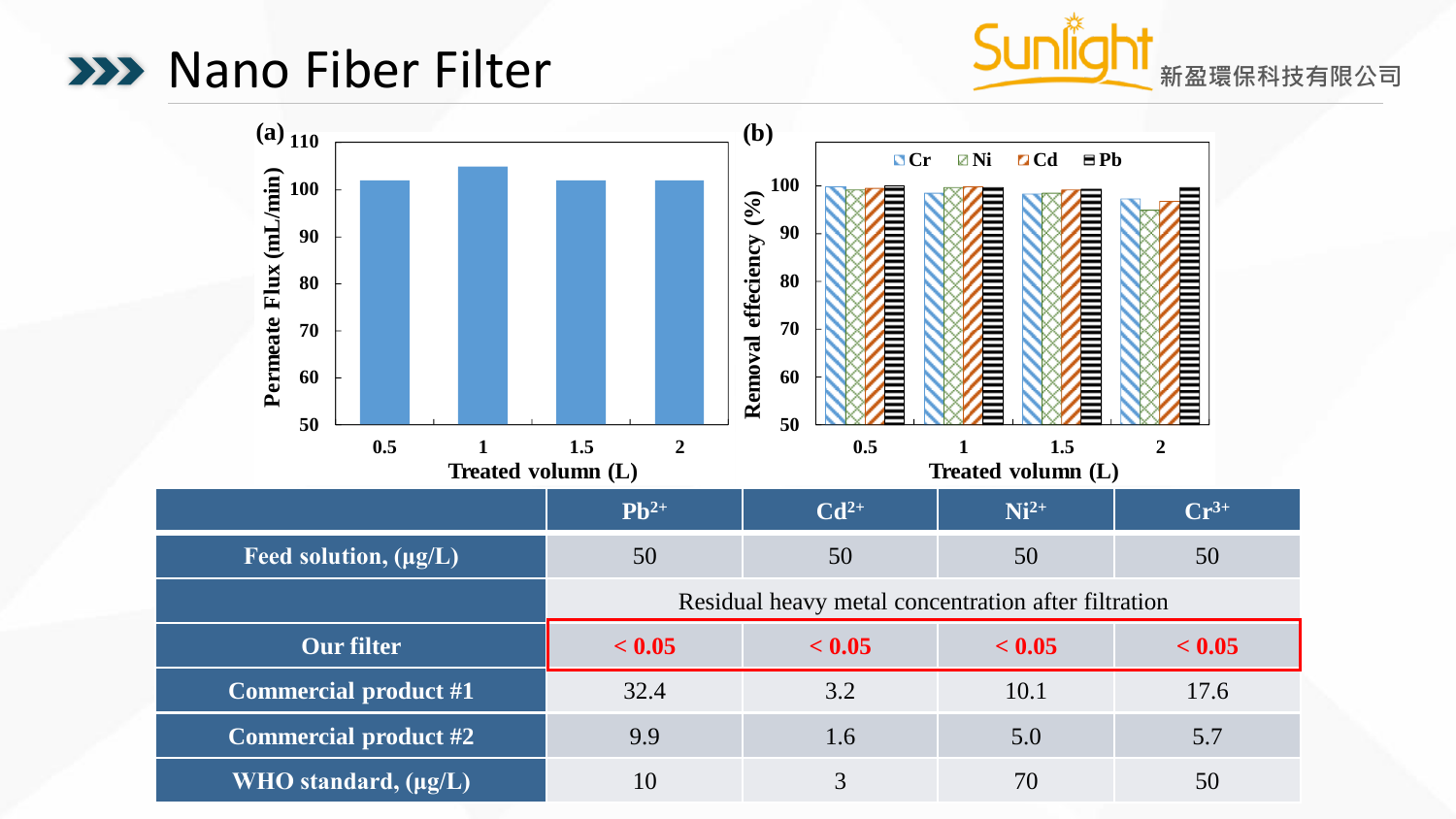## **XXX** Nano Fiber Filter







#### The filter rate for E.coli beyond 99.99%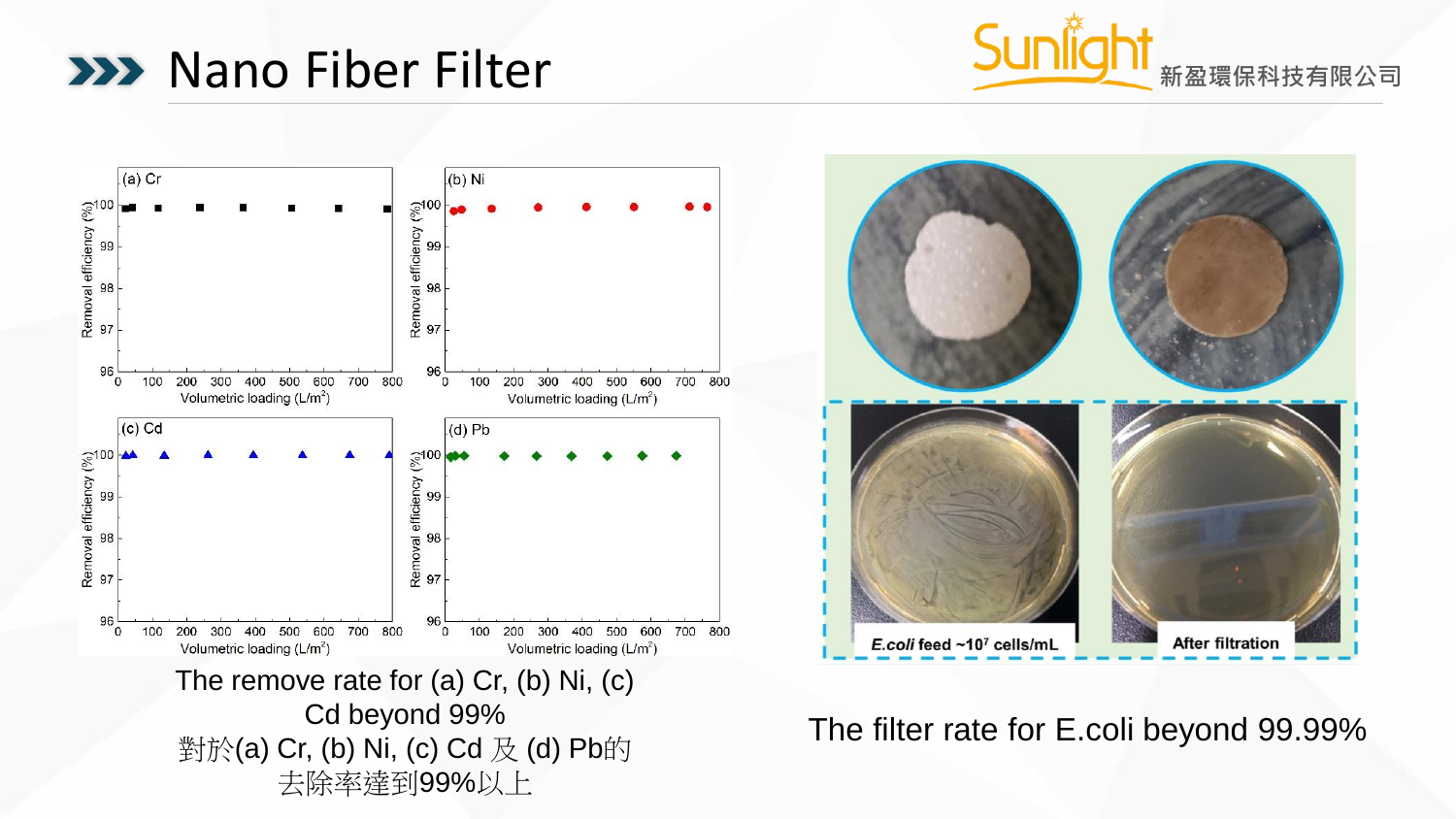



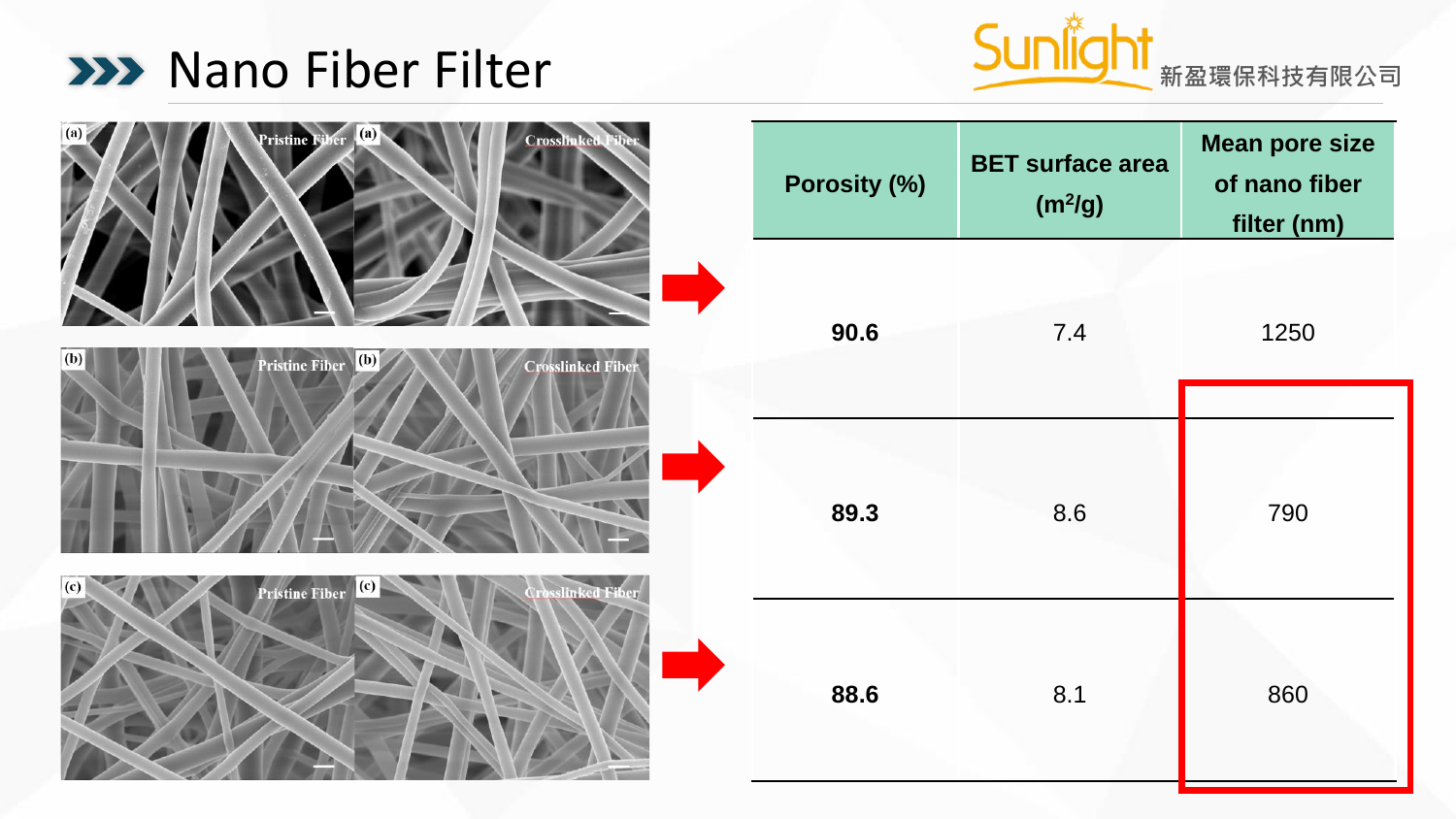# **XXX** Nano Fiber Filter



### License and Patents

|                                                                                                                                                                                                                                                                                                                                               | (10) 申请公布号 CN 109789377 A<br>(43)申请公布日 2019.05.21                                                                        |
|-----------------------------------------------------------------------------------------------------------------------------------------------------------------------------------------------------------------------------------------------------------------------------------------------------------------------------------------------|--------------------------------------------------------------------------------------------------------------------------|
| (21)申请号 201680088354.3<br>(22)申请日 2016.08.08<br>(85)PCT国际申请讲入国家阶段日<br>2019.02.11<br>(86)PCT国际申请的申请数据<br>PCT/CN2016/093965 2016.08.08<br>(B7)PCT国际申请的公布数据<br>W02018/027479 EN 2018.02.15<br>(71) 申请人 香港大学<br>地址 中国香港灌扶林道                                                                                                                       | $(51)$ Int. CI.<br>B01D 69/12(2006.01)<br>B010 71/06(2006.01)<br>B01D 29/07(2006.01)                                     |
| (72) 发明人 王建强 石晓楠 杨哲 汤初阳<br>(74) 专利代理机构 中国专利代理(香港)有限公<br>司 72001<br>代理人 徐品 林毅斌                                                                                                                                                                                                                                                                 | 权利要求书2页 说明书10页<br>附图面                                                                                                    |
| (54)发明名称<br>具有高生产量和水消毒性能的手提式重力<br><b>驱动的水过速器的制备</b><br>(57) 摘要<br>形成了具有高生产量和水消毒性能的手提<br>式重力驱动的水过滤器。用于该水过滤器的膜可<br>使用静电纺丝法和非溶剂诱导的相转化法制造。<br>设计了一种新型复合模结构(交织复合结构)用<br>干进一步增强诱水性和机械强度,复合膜可由来<br>自相同聚合物或不同聚合物的具有不同直径的<br>纳米纤维组成。可控制膜孔隙率和表面孔径。可<br>在膜的表面上原位加载银纳米颗粒。开发的过滤<br>器有效去除宽范围的污染物(例如病原体、悬浮<br>的国体和重金属),净化过程可在重力驱动下进<br>行(具有用于机械增强过滤洗项)而无需电力。 | PSF-DMF<br>道路设备!<br>50<br>均匀地存住区权 NP 系<br>52<br><b>Bud d</b><br>$rac{TMC}{CLQ+2}$<br><b><i><b>BB TEX 8</b></i></b><br>S6 |

国务务项目

(10) 由化 人民共和国国家如识产权民

 $\geq$ 

| (51) International Patent Classification:<br>BOW 69/12 (2006.01)<br>BOW 71/06 (2006.01)<br>(21) International Application Number:                                                                                                                                                                                       | BOW 29/07 (2006.01)                                          | Hong Kong (CN), YANG, Zhe; HKU Residential Hall<br>Block D 1407B, Kennedy Town, Hong Kong (CN). TANG,<br>Chuvang: Room 4A, 4th Floor, Block 3, Tam Towers, 25<br>Sha Wan Drive, Pokfulam, Hong Kong (CN).                                                                                                                                                                                                                                                                                                             |
|-------------------------------------------------------------------------------------------------------------------------------------------------------------------------------------------------------------------------------------------------------------------------------------------------------------------------|--------------------------------------------------------------|-----------------------------------------------------------------------------------------------------------------------------------------------------------------------------------------------------------------------------------------------------------------------------------------------------------------------------------------------------------------------------------------------------------------------------------------------------------------------------------------------------------------------|
| (22) International Filing Date:                                                                                                                                                                                                                                                                                         | PCT/CN2016/093965<br>08 August 2016 (08.08.2016)             | (74) Agent: CHINA PATENT AGENT (H.K.) LTD.: 22/F.,<br>Great Eagle Center, 23 Harbour Road, Wanchai, Hong<br>Kong (CN).                                                                                                                                                                                                                                                                                                                                                                                                |
| (25) Filing Language:<br>(26) Publication Language:<br>(71) Applicant: THE UNIVERSITY OF HONG KONG<br>[CN/CN]; Pokfulam Road, Hong Kong (CN).<br>(72) Inventors: WANG, Jiangiang; 3F, Number 50 Gillies<br>Ave South Road, Kowloon, Hong Kong (CN). SIII, Xi-<br>aonan: 7th Floor. Kwan Yick Building Phase I. Western. | English<br>English                                           | (81) Designated States (unless otherwise indicated, for every<br>kind of national protection available): AE, AG, AL, AM,<br>AO, AT, AU, AZ, BA, BB, BG, BH, BN, BR, BW, BY, BZ,<br>CA, CH, CL, CN, CO, CR, CU, CZ, DE, DK, DM, DO, DZ,<br>EC, EE, EG, ES, Fl, GB, GD, GE, GH, GM, GT, HN, HR,<br>HU, ID, IL, IN, IR, IS, JP, KE, KG, KN, KP, KR, KZ, LA,<br>LC, LK, LR, LS, LU, LY, MA, MD, ME, MG, MK, MN,<br>MW, MX, MY, MZ, NA, NG, NI, NO, NZ, OM, PA, PE,<br>PG. PH. PL. PT. OA. RO. RS. RU. RW. SA. SC. SD. SE. |
| TER DISINFECTION PERFORMANCE<br><b>PEX GUE CARDING</b><br>solution<br>50                                                                                                                                                                                                                                                | In site deposit NPs izonr evenly<br><b>Polysuffane Laver</b> | (54) Title: PREPARATION OF HAND-CARRY GRAVITY-DRIVEN WATER FILTER WITH HIGH THROUGHPUT AND WA-<br>52                                                                                                                                                                                                                                                                                                                                                                                                                  |

 $\overline{z}$ 

 $\frac{1}{2}$ 

Fig. 6b

 $\bigotimes$  (55) Abstract: A hand-carry gravity-driven water filter with high throughput and water disinfection performance is formed. Memory these cosed for this water filter can be fibricated using electrongen arched and non polymers. Memorane porosity and surface pore size can be controlled. Silver nanoparticles can be in-situ loaded on the surface of the<br>10 membranes. The developed filter is effective for removal of a wide range of contamina **as** membranes. The developed filter is effective for removal of a wide range of contaminants (e.g., pathogens, suspended solids and heavy<br>  $\frac{v_1}{v_2}$  metals). The purification process can be carried out under the driv

[Continued on nextpage]